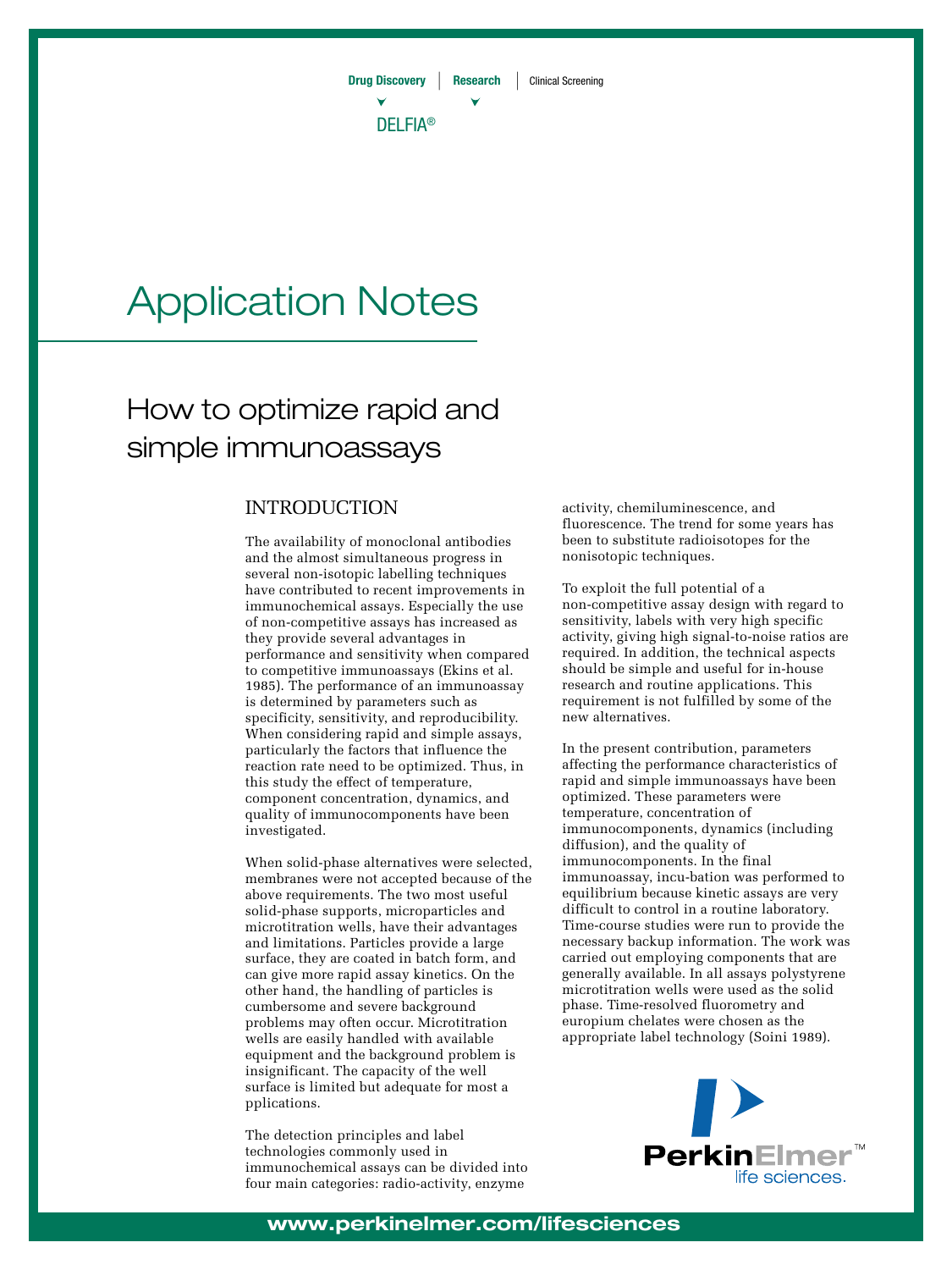## EXPERIMENTAL MATERIALS

The europium chelate of N1 -(p-isothiocyanatobenzyl) diethylenetriamine-N 1 , N 2 , N 3 , N 3 -tetra-acetic acid, the Enhancement solution used for europium determination by time-resolved fluorescence, and the monoclonal antibodies against hTSH, hLH, and estradiol were obtained from PerkinElmer Life Sciences.

The recombinant protein (Rp24fA5) for the HIV-1 assay was kindly provided by Pharmacia Genetic Engineering (La Jolla, CA). The europium-labelled estradiol was from Wallac Organic Chemistry Laboratory. In all assays polystyrene microtitre strips were used (Labsystems Oy, Helsinki, Finland or Nunc, Roskilde, Denmark).

The europium fluorescence was measured with a Wallac time-resolved fluorometer.

## LABELLING

Depending on the conjugation conditions and the protein preparations, a 50 to 300-fold molar excess of europium chelate was used in conjugations performed overnight in carbonate buffer at pH 9.0-9.3 and 4° C. The europium-labelled protein was separated from excess of label by gel filtration on Sepharose-6B column (1.5 x 70 cm) and eluted with 0.05 M Tris-HCI buffer, pH 7.4, containing 0.9% sodium chloride and 0.05% sodium azide. The number of europium ions incorporated per protein molecule was determined by measuring the fluorescence in comparison to that of known EuCl m comparison to that or known Each<sub>3</sub><br>standards. On the average, 5-15 europium ions were incorporated per protein molecule. Bovine serum albumin (1 mg/ml) was added as carrier to labelled protein solutions.

## COATING OF MICROTITRATION STRIPS

Coating with antibody was performed by physical adsorption. Individual wells were treated with 0.2 ml of antibody preparation (5 µg/ml) in 0.1 M phosphate buffer, pH 4.9, for 20 h at room temperature, washed three times with saline, then saturated by treatment for 2 h with 0.3 ml of 0.05 M

Tris-HCL buffer, pH 7.4, containing 0.9% sodium chloride, 0.05% sodium azide, 0*.*5% bovine serum albumin. The saturated solution was aspirated and strips stored humid at 4° C until used.

## IMMUNOASSAYS

All immunoassays were carried out in microtitration strip wells. The component concentrations and incubation conditions are provided separately in the legend of each figure. When the immunoreaction is complete, the europium ion is dissociated from the labelled immunocomponent (antibody, hapten, or recombinant protein) bound to the solid phase by adding the enhancement solution and then the europium fluorescence is measured by time-resolved fluorometry.

## RESULTS AND DISCUSSION

In the optimization of rapid and simple immunoassays the influence of the following four parameters were separately studied: (1) temperature; (2) concentration; (3) dynamics; and (4) quality of immunocomponents. Influence of the assay design on the specificity and sensitivity is discussed in more detail by Dr. Karsilayan in Commun. Lab. Med. (1992).

#### **(1) Temperature**

In the collision theory of reactions it is assumed that the reaction rate is proportional to the frequency with which the reactants collide with each other and also to the probability that the collision is sufficiently energetic for a reaction to occur. Many reactions have rate constants that follow the Arrhenius equation,  $k = AE^{-Ea/RT}$ , where A is called the pre-exponential factor, Ea the activation energy and R is the molar gas constant. Thus, the temperature dependence of the rate constant reflects the number of encounters that are sufficiently energetic to lead to reaction. The higher the temperature, the greater is the number of vigorous encounters assuming that no transition temperature exists which indicates e.g. protein denaturation.

The temperature dependence of the reaction rate is frequently expressed in terms of a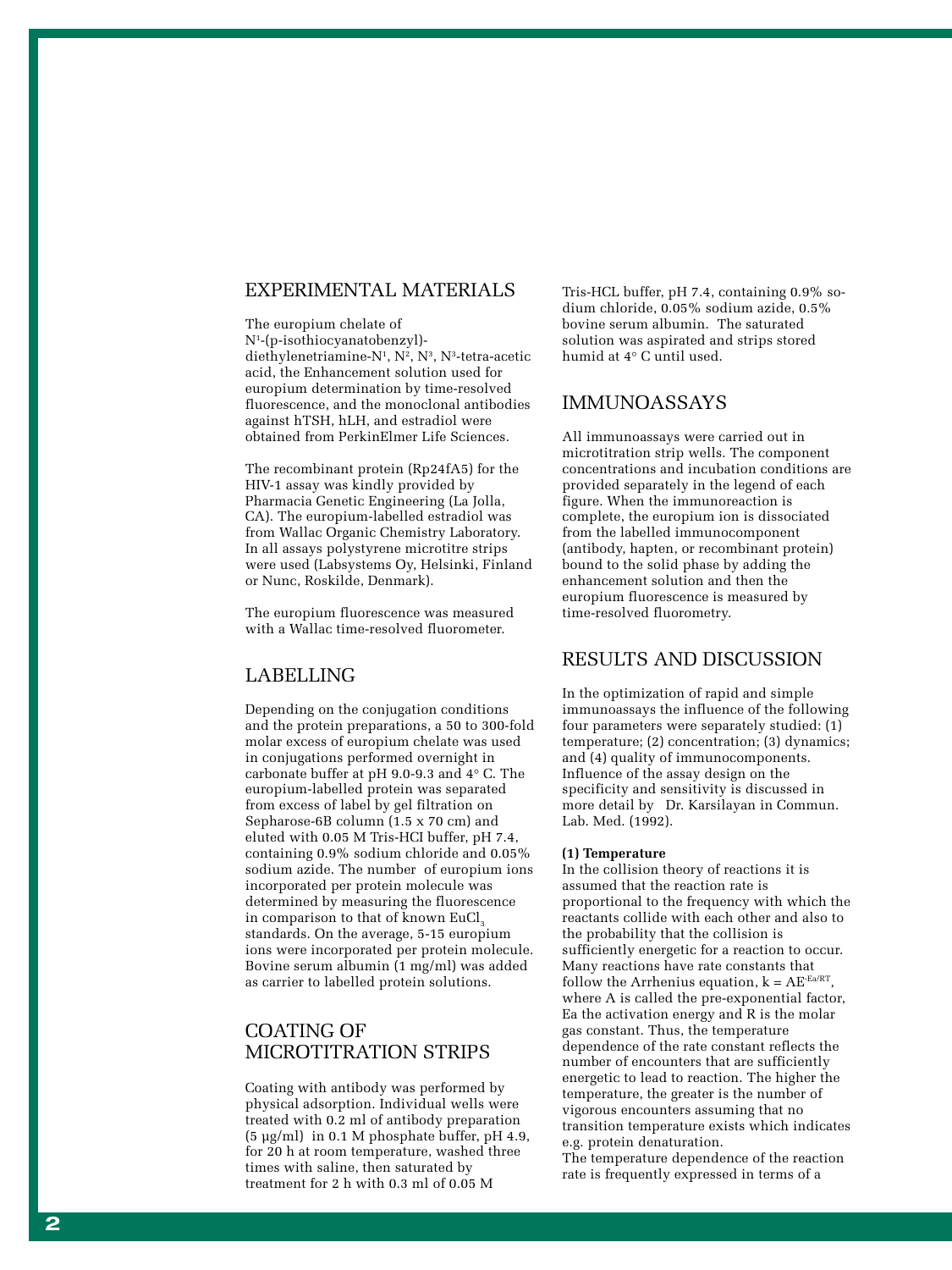temperature coefficient  $Q_{10}$  which is the factor by which the rate increases by raising the temperature 10° C.

A general assumption is that the reaction rate increases at least twofold when the temperature increases by 10° C. Obviously, the selected assay temperature will have a considerable effect on the reaction time for the immunoassay to reach equilibrium. The temperature effect on the reaction rate is shown in Fig.1 for the second incubation step of a two-step assay of human thyrotropin (hTSH) employing a noncompetitive assay with two monoclonal



*Fig.1. The effect of temperature on the second incu-bation step (labelled antibody) of a two-step non-competitive assay of hTSH. The total assay volume was 100 µl and the tracer concentration 200 ng/well. The standard concentration was 9 µIU/ml. The assays were done at 25° C (* ■ *) and*  $35^{\circ}$  C (  $\diamond$  ), respectively.



*Fig. 2. The effect of the reaction volume on the kinetics of the first incubation of a noncompetitive assay of hLH. 25 µl of an hLH standard (75 IU/l) was incubated with continuous shaking in the presence of various volumes (0-200 µl) of assay buffer. The subsequent incubation with labelled antibody was identical for all alternatives: (* ■ *) 0, (* ◆ *) 100, and (* ● *) 200 µl assay buffer.*

antibodies. The temperature coefficient is about 3. After 2 min. of reaction. 67 and 25% of the maximal signal was reached at 35 and 25° C, respectively. The Ea is about 84 kJmol-1 assuming that the Arrhenius plot is linear. Accordingly, the higher the activation energy, the steeper the temperature dependence of the rate constant.

#### **(2) Concentration**

The reaction between a single antibody binding site and antigen, via one antigenic determinant, can be described as a single equilibrium reaction in which the association rate follows second-order kinetics. Thus, the association rate of the reaction is proportional to the product of the concentrations of the two species of reactants,  $V_{\text{ass}} = k_{+1}[\text{Ab}] [\text{Ag}]$ ; the association rate constant  $(k_{+1})$  being independent of the concentrations but dependent on temperature.

The rate of an immunochemical reaction can obviously be affected by changing the concentrations of the reactants. For a non-competitive immunoassay this can be accomplished without any major effect on the standard curve of the test, although some change in the working range can be expected. In a competitive assay the situation is completely different. A change in the concentration of the reactants, especially the antibody concentration, has an influence on the shape of the standard curve and consequently the sensi-tivity and working range of the test will change.

In a non-competitive assay the concentration of reactants can be increased in three ways, by de-creasing the total reaction volume, by increasing the concentration of the labelled antibody, and by increasing the concentration of the solid-phase antibody (surface capacity). In each case an increase in reaction rate should be observed. The effect of a decrease in the total reaction volume is shown in Fig.2 when measuring human lutropin (hLH) with a two-step assay. The serum sample volume was constant (25µl) while the total assay volume was decreased (from 225 to 25µl) in the first incubation. According to the time course of the reaction, the maximal signal (equilibrium) was reached in 10 min. when the smallest assay volume was applied. When the largest assay volume was used only 65% of the maximal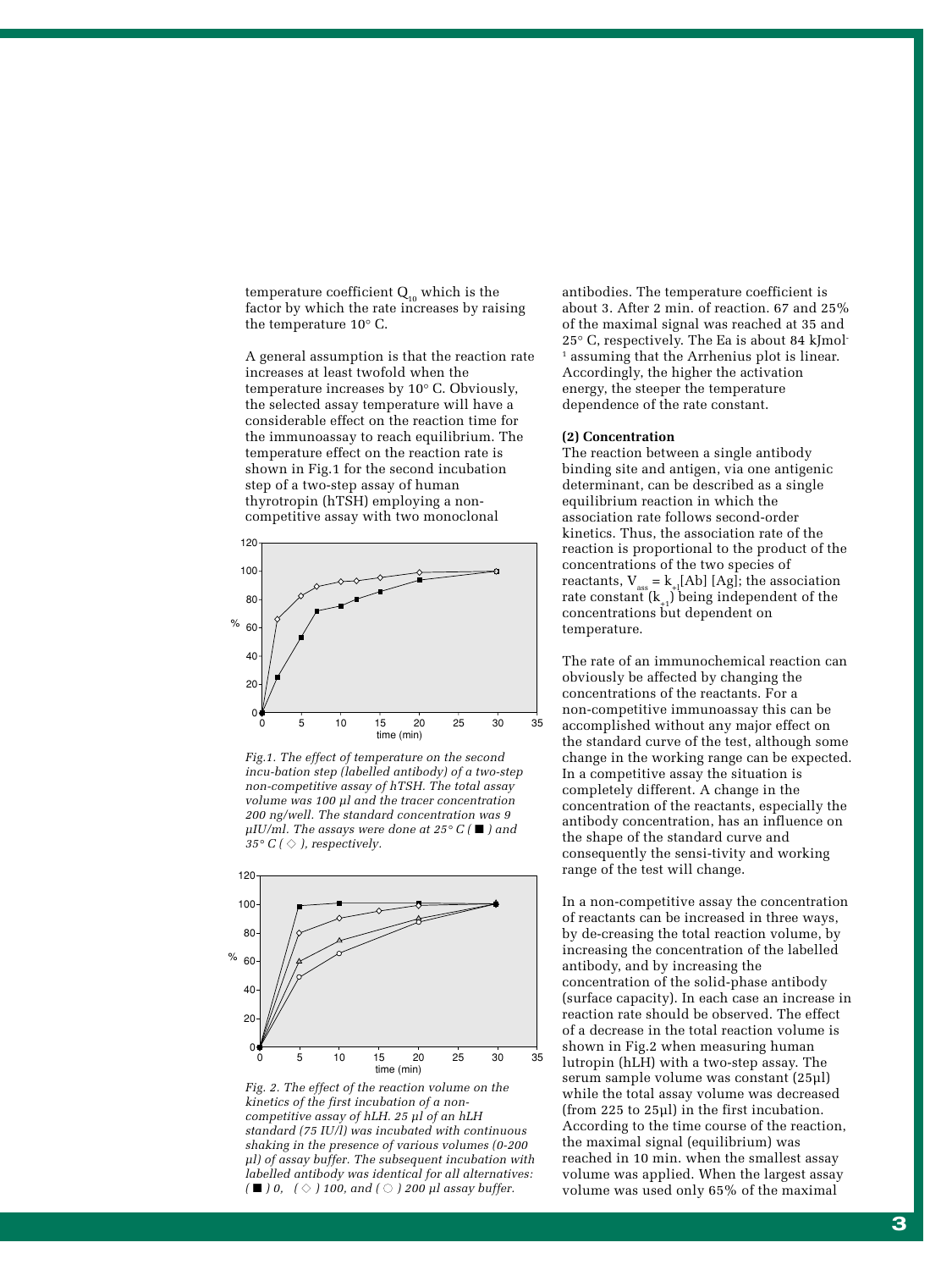signal was obtained in 10 min. and it took 40 min. for the reaction to reach equilibrium.

The concentration of the labelled antibody was increased in a one-step non-competitive assay of hTSH (Fig.3). When a relatively low antibody concentration (50 ng/well) was employed, the reaction required 45 min. to reach equilibrium. With a high antibody concentration (600 ng/well) equilibruim was reached in 10-15 min.





The concentration effect can thus be efficiently applied to increase the rate of non-competitive immunoreactions. Other assay parameters such as non-specific binding and specificity must, however, be carefully followed simultaneously in order to maintain or preferably improve the performance characteristics of the assay.

#### **(3) Dynamics**

The reaction rate is diffusion controlled when it is governed by the rate at which the reactant particles diffuse through the medium. A chemical reaction cannot proceed faster than the speed with which molecules meet by diffusion. This implies that every collision between the reactant particles is supposed to lead to a reaction. In a diffusion-controlled reaction the rate constant is in the order of 10 9 M-1second-1 or greater.



*Fig. 4. The effect of mixing on the first incubation in a two-step non-competitive assay of hTSH. 50 µl hTSH standard (9 µIU/ml) and 50 µl of assay buffer was incubated with continuous mixing (*  ■ *) or without mixing (*  ◆ *) at room temperature. After the first incubation was completed, the wells were washed and 100 µl of labelled antibody solution (200 ng/well) were added to the wells and mixed continuously for a fixed time.*

In the fast diffusion-controlled immunoreaction the rate of the reaction can be increased by efficient mixing when the assay is carried out in coated microtitration wells using a limited amount of antigen or antibody that reacts with the surface-bound component. The situation is different in the second incubation of a two-step non-competitive assay, if the labelled antibody is present in large excess.

The importance of dynamics is demonstrated in the first step (analyte incubation) of a two-step non-competitive assay of hTSH (Fig. 4). With mixing, equilibrium is reached in less than 10 min, while it takes hours to reach equilibrium without mixing. As the second-order rate constants are identical, the diffusion rate has to limit the rate of the reaction when no mixing is used.

#### **(4) Quality of immunocomponents**

The quality of the immunocomponents that affect the rate of the immunoreaction can be deduced from the fact that the reaction between a single antibody binding site and antigen can be described by a simple equilibrium reaction in which association is a second-order reaction and dissociation follows first-order kinetics. The relevant kinetic and thermodynamic parameters are shown in Table 1. When rapid immunoreactions are set as the objective, the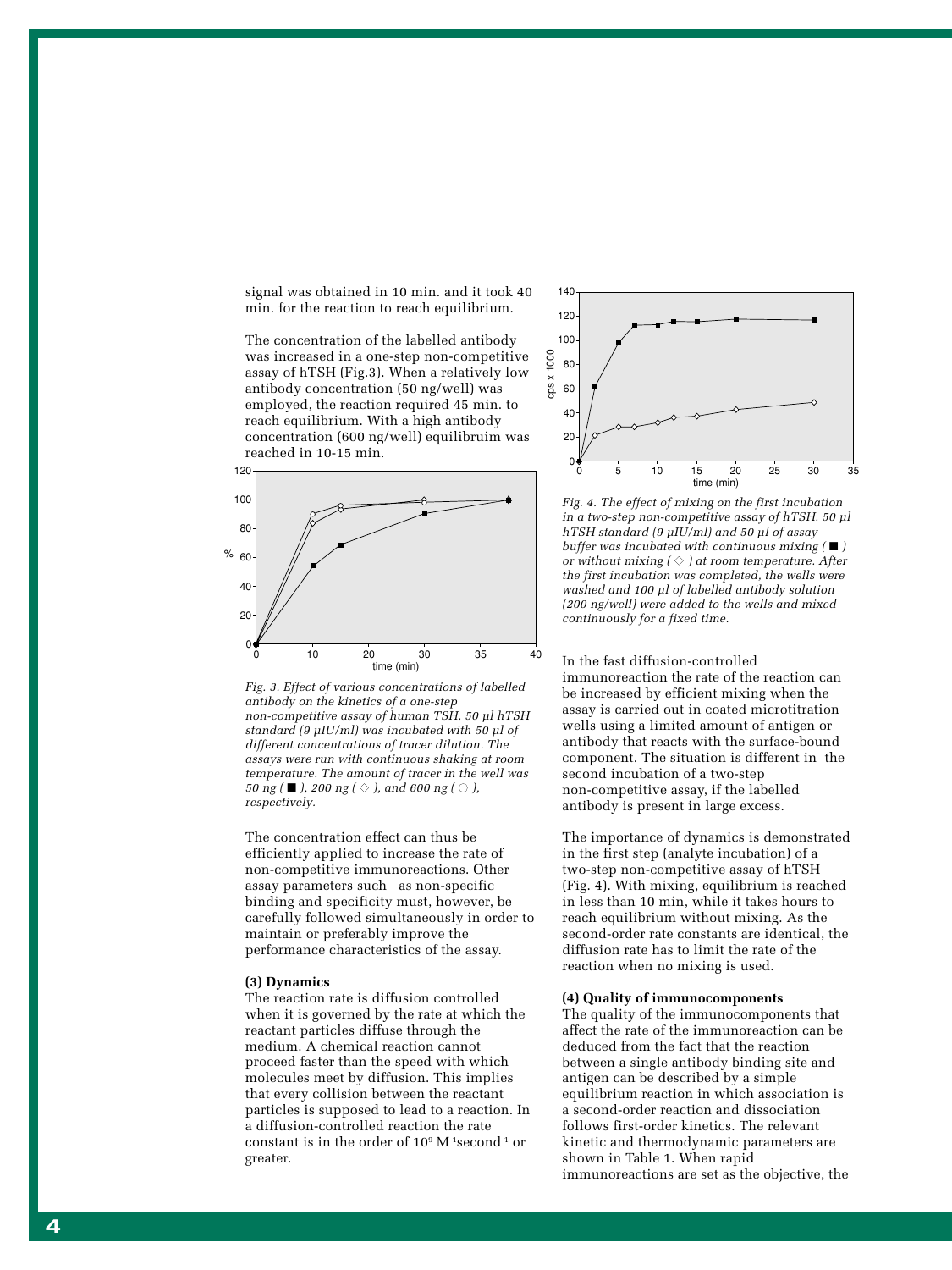theory based on interactions at equilibrium has to be supported by kinetics of association and dissociation. The range of the kinetic constants is also given in Table 1, although the available experimental data is quite limited (Mason et al. 1986; Hoylaerts et al.1990).

*Table 1. Thermodynamic and kinetic constants of immunochemical reactions*

| Constant                                              | Range                                         |
|-------------------------------------------------------|-----------------------------------------------|
| Affinity constant, $K = k_A/k_A$                      | $10^{7}$ -10 <sup>11</sup> M <sup>-1</sup>    |
| Association rate constant, $k_{11}$                   | $10^4 - 10^7$ M <sup>-1</sup> s <sup>-1</sup> |
| Dissociation rate constant, $k_{\perp}$               | $10^{-3} - 10^{-5}$ s <sup>-1</sup>           |
| (Half-life of the<br>dissociation reaction, $t_{1/2}$ | 700-70 000 s)                                 |

The affinity constants for antibodies are usually in the range of  $10^{7}$ - $10^{11}$ M<sup>-1</sup>. Monoclonal anti-bodies are found both against haptens and protein antigens with affinities  $> 10^9$  M<sup>-1</sup>. The difference in antibody affinity can be due to differences in association or dissociation rate.

In a model study four different monoclonal antibodies were compared in a one-step, noncompetitive assay of hTSH. Table 2 shows the affinity constant for four different monoclonal antibodies and the combination in which they were used in a one-step non-competitive assay. The labelled antibodies have an equal affinity for hTSH, while the solid-phase antibody of assay version B has a fourfold higher affinity compared to the solid-phase antibody in assay version A. When the time-course of the two assay versions is analysed, the reaction rate of assay B is sixfold when compared to assay A and equilibrium is reached in about 15 min (Fig. 5). It is important to realize that in addition to the affinity constants, the rate constants also affect the usefulness of an antibody for a rapid assay.

The time course of competitive assays is also influenced by the association rate constants of the utilized immunocomponents. Figure 6 shows the principle of two solid-phase competitive assays. In assay version I the hapten-specific monoclonal antibody is in solution and it is bound to the anti-mouse

*Table 2. Affinity constants of monoclonal antibodies to hTSH and the combination in which they were used in a one-step non-competitive assay*

| Assay   | Solid phase<br>$M^{-1}$ $M^{-1}$ | Monoclonal antibody affinity<br>Labelled |
|---------|----------------------------------|------------------------------------------|
| A       | $5 \times 10^9$                  | $2 \times 10^{10}$                       |
| B       | $2 \times 10^{10}$               | $1.8 \times 10^{10}$                     |
| 120     |                                  |                                          |
| $100 -$ |                                  |                                          |
| 80      |                                  |                                          |
| 60      |                                  |                                          |
| 40      |                                  |                                          |
| 20      |                                  |                                          |

*Fig. 5 Time course of reactions of two combinations of monoclonal antibodies (A and B as described in table 2) in one-step noncompetitive assay of hTSH. 50 µl hTSH standard (1.5 µIU/ml) was incubated under continuous shaking with 200 µl assay buffer containing 50 ng tracer antibody at room temperature. (* ■ *) Mab combination A;*  $( \Diamond )$  *Mab combination B.* 

time (min) 0 40 50 60 70

10 20 30

 $0\frac{1}{2}$ 

 $\frac{1}{2}$ 

antibody on the solid phase during the analyte incubation. In assay version II the hapten-specific monoclonal antibody is preimmobilized before the analyte incubation. A considerable difference in the overall reaction rate of an estradiol assay is observed employing these principles (Fig. 7).

Assay version II reaches equilibrium in 30 min, while more than 1 h is required for assay version I. Obviously, the association rate for the hapten is quite rapid in both assay versions, but the association rate of the antibody to the solid phase is rate-limiting in assay version I. The selection of the hapten-specific monoclonal with a high association rate constant will naturally be of importance for the assay version. Moreover, the labelling of hapten molecules is likely to affect both the thermodynamic and kinetic parameters of the binding reaction.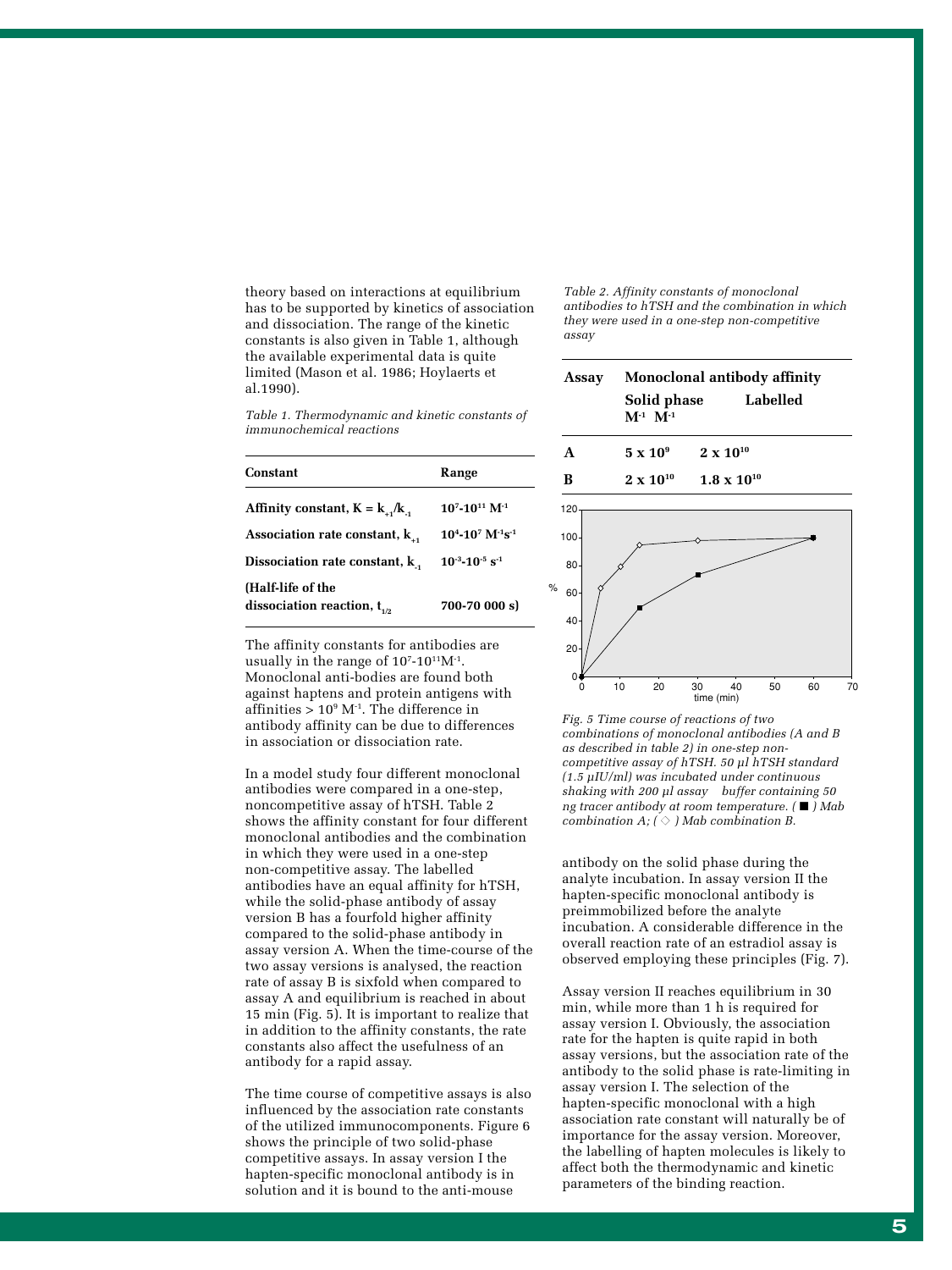### MULTILABEL IMMUNOASSAYS

In clinical routine work there is frequently the need to measure two or more analytes from a single sample. In addition to the clinical needs there are other reasons why







Fig.7 Effect of two assay principles (I and II as four determinations. *described in Fig. 6) on the time-course reaction of and estradiol assay. 25 µl estradiol standard (0.5 nmol/l) was incubated in a total volume of 100 µl under continuous shaking at 35 °C. (*  ■ *), principle I, where the estradiol monoclonal antibody was added in the assay buffer (*  ◆ *), principle II, where the estradiol monoclonal antibody was preimmobilized to the solid-phase bound secondary antibody.*

double, triple or quadruple-label technologies would be especially valuable;

- savings in time, labour, reagents
- increased test throughput
- reduced overall costs
- internal control
- limited sample volumes

The development of two-site assay technologies based on monoclonal antibodies have created assays that have extremely high sensitivity and wide dynamic range, and consequently, the requirements placed on immunoassays in general and multilabel assays in particular are increased. Other label technologies do not fulfil these requirements due to the relatively narrow assay dynamics achieved – limited by signal cross-talk between the labels. The limitations of most of the label technologies are partly the reason for the relatively uncommon use of double-label technologies today. Time-resolved fluorometry when combined with lanthanide chelate labels offers, however, an ideal technology for multilabel assays. The function of the DELFIA reader in the assay optimization process is quite critical for multi-lanthanide measurements especially to correct for inter-lanthanide signal spillover. The Wallac 1420 VICTOR $^{\rm 2}$ <sub>™</sub> multilabel counter is equipped with filters for Eu, Sm, Tb and Dy. The instrument program will correct for the lanthanide spillover. Labelling reagents are available for Eu and Sm labelling. For labelling with Tb and Dy, contact your local representative for labelling service details.

The ultimate goal for multilabel technologies is the measurement of whole panels of analytes simultaneously from a single sample. Even though it is possible to measure up to four labels simultaneously from a single well, assays have been described where prompt fluorescence labels and time-resolved labels have been combined allowing more than the original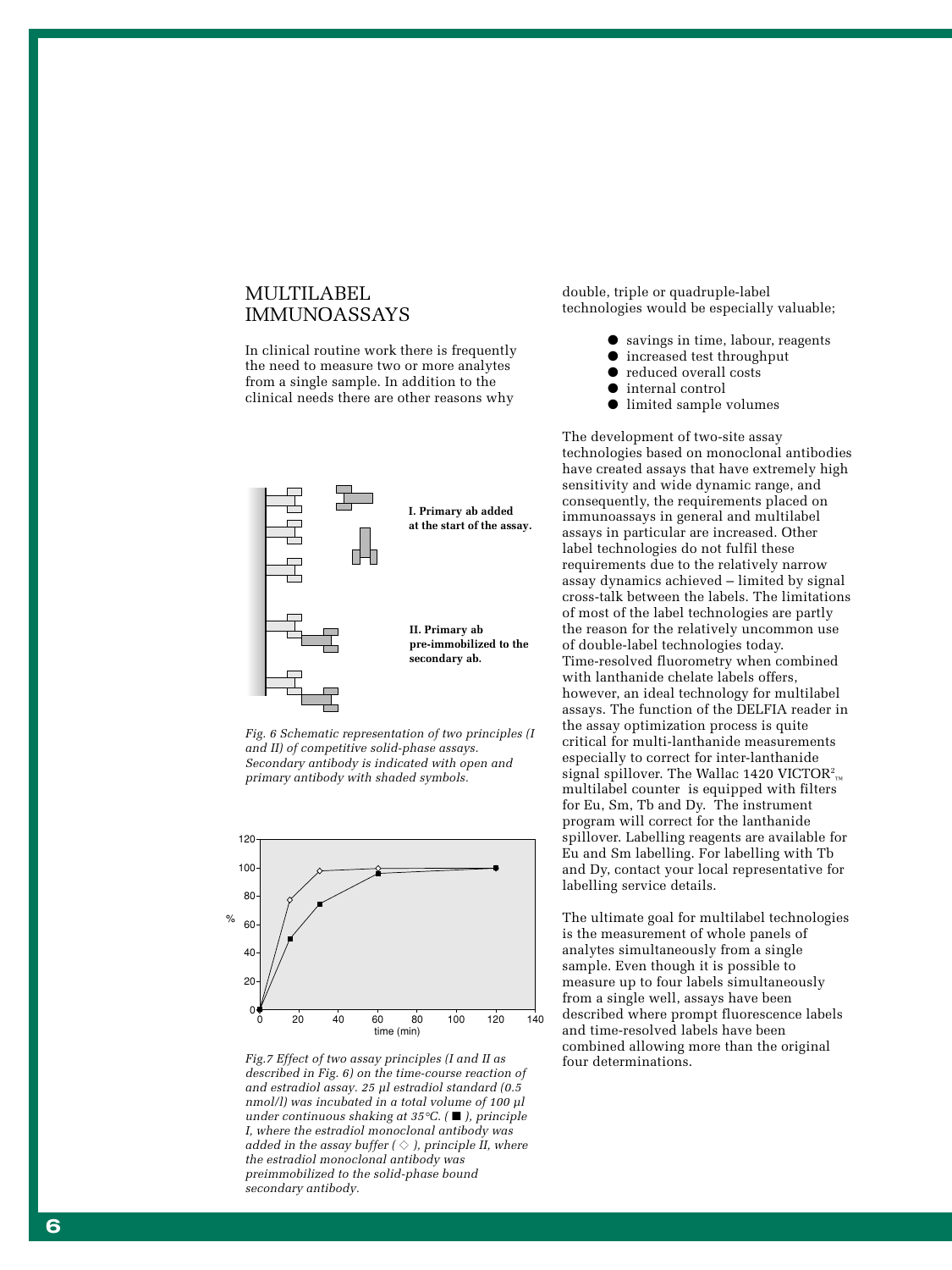| <b>Analytes</b>                                    | <b>Labels</b>  | Refs. No. |
|----------------------------------------------------|----------------|-----------|
| Double-label:                                      |                |           |
| <b>LH</b> and FSH                                  | $Eu + Tb$      | 1         |
| CA-50 and CEA                                      | $Eu + Tb$      | $\bf{2}$  |
| <b>Potato viruses</b><br><b>PVM</b> and <b>PVX</b> | $Eu + Sm$      | 3         |
| Human viruses<br>Adeno and rota                    | $Eu + Tb$      | 4         |
| TNF $\alpha$ receptor<br>binding                   | $Eu + Sm$      | 14        |
| Triple- and quadruple-label:                       |                |           |
| TSH, IRT, T <sub>4</sub>                           | $Eu + Sm + Tb$ | 5         |
| TSH, IRT,<br>$T_{4}$ , CKMB                        | Eu+Sm+Tb+Dy    | 6         |
| HLA-DQB1<br>Genotyping                             | Eu, Sm, Tb     | 15        |
| NK cell<br>cytotoxicity                            | Eu, Sm, Tb     | 16        |

## **CONCLUSIONS**

*Table 2.*

The outcome of the optimization of rapid and simple immunoassays can be summarized in the following general conclusions: 1. A generally available sensitive label technology, e. g., lanthanide chelates, has to be used.

2. Careful selection of immunocomponents and optimization of reaction conditions are required.

3. The design of Wallac equipment is based on an understanding of assay optimization needs.

## REFERENCES AND ADDI-TIONAL READING

(1) Hemmilä et al, Double-label time-resolved immunofluorometry of lutropin and follitropin in serum, Clin.Chem. 33; 2281-83 (1987)

(2) Holttinen S., et al, Double-label time-resolved immunofluorometric assay for simultaneous determination of cancer associated antigens CA-50 + CEA. Manuscript (1993)

(3) Saarma M., et al, Simultaneous quantifications of two plant viruses by double-label time-resolved immunofluorometric assay. J.Virol.Methods 23; 47-54 (1989)

(4) Siitari H., Dual-label time-resolved fluoroimmunoassay for the simultaneous detection of adeno-virus and rotavirus in faecas. J.Virol.Methods 28; 179-88 (1990)

(5) Xu, Y-Y., et al, Triple-label time-resolved fluroimmunoassay of thyrotropin, 17a-hydroxyprogesterone and immunoreactive trypsin from dried blood spots. Abstract of paper presented in 8th Int. Neonatal Screening Symposium and Inaugural Meeting of the Int. Soc. for Neonatal Screening. Fairmont NSW. Australia (Nov. 1991)

(6) Xu, Y-Y., et al, Simultaneous quadruple-label flurometric immunoassay of thyroid stimulating hormone, 17a-hydroxyprogesterone, immunoreactive trypsin and creatine kinase MM isoenzyme in dried blood spots. Clin.Chem. 38; 2038-43 (1992)

(7) Lövgren, T., Leivo, P., Siitari, H., Pettersson, K., (1991) How to optimize rapid and simple immunoassays, In: A. Vaheri, R.C. Tilton, A. Bulows (eds), Rapid methods and automation in microbiology and immunology, Springer Verlag, Berlin 84 - 95.

(8) DELFIA Assays bring convenience in monoclonal antibody development. Wallac Application Note 1234-966.

(9) Bioanalytical applications of labelling technologies, Hemmilä et al, Wallac product number 1299-100.

(10) Applications of fluorescence in immunoassays, Ilkka Hemmilä, Volume 117 in Chemical analysis, Wiley-Interscience, Wallac product number 1244-1170.

(11) Hoylaerts MF, Bollen A, De Broe ME (1990) The application of enzyme kinetics to the deter-mination of dissociation constants for antigen-antibody interactions in solution. J Immunol Methods 126: 253-261

(12) Lövgren, T., Hemmilä, I., Pettersson, K., Eskola, J.U., Bertolt, E. (1984) Determination of hormones by time-resolved fluoroimmunoassay. Talanta 31:909-916

**7**